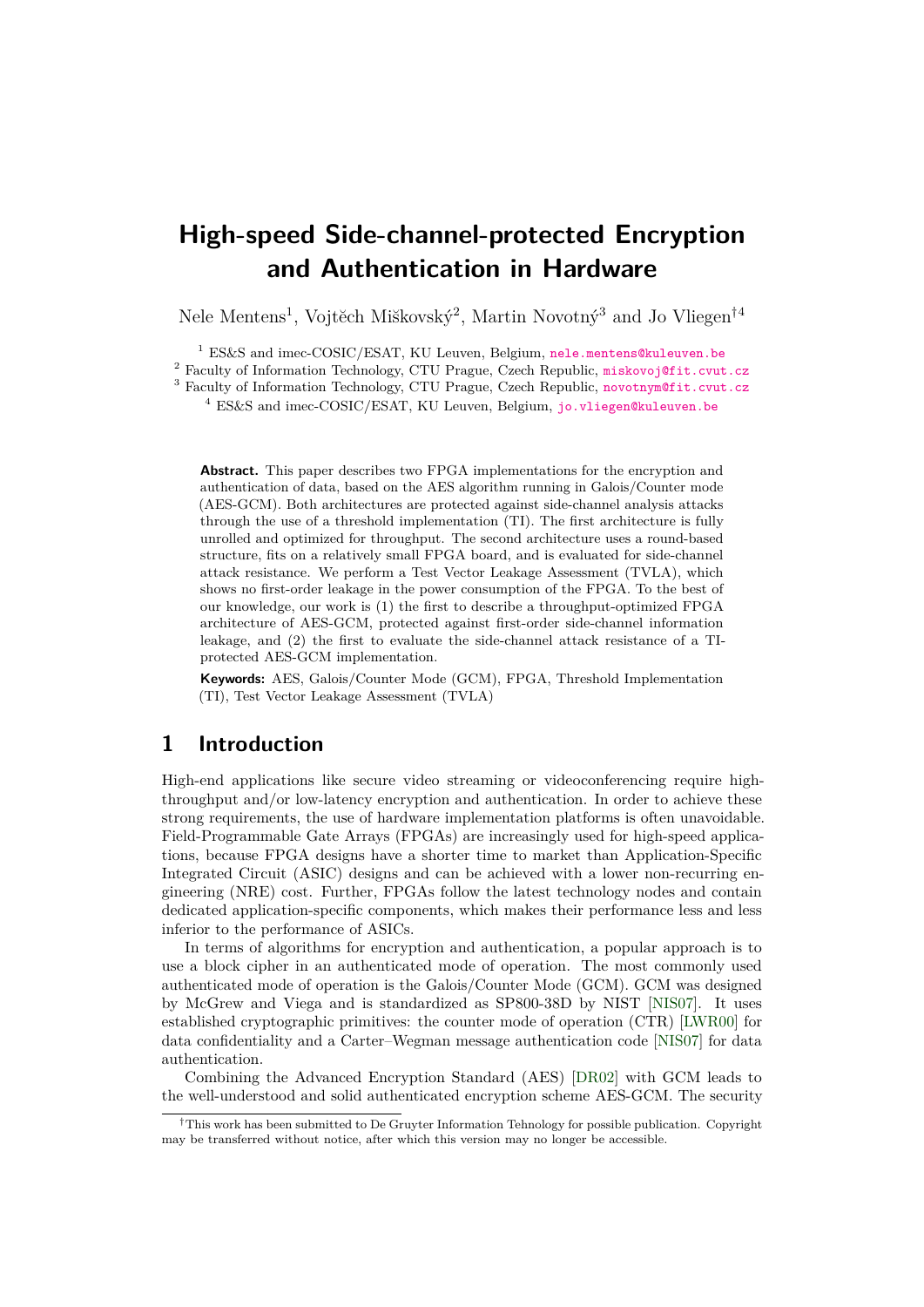AES-GCM provides has been rigorously proven [\[MV04\]](#page-13-1). AES-GCM can encrypt and authenticate data in a single pass, making AES-GCM suitable for low-latency and highthroughput applications. In this paper, we present two FPGA implementations of AES-GCM. Besides AES-GCM, there are other authenticated encryption schemes; notably, the ongoing CAESAR competition recently assigned seven finalists out of tens of proposals for authenticated ciphers [\[cae\]](#page-11-1).

When AES-GCM is implemented on an electronic device like an FPGA, a common way to extract secret information from the device is to use side-channel analysis. Sidechannel attacks are a cost-effective method to extract secrets, such as passwords or cryptographic keys, from embedded implementations [\[Koc96\]](#page-12-1). A particularly effective strand of side-channel attacks is Differential Power Analysis (DPA) [\[KJJ99\]](#page-12-2). DPA is a technique that measures the instantaneous power consumption of an embedded device while the cryptographic implementation is being executed to extract the secret key. DPA does not require expensive equipment and the attack scales economically; hence, it is customary to design implementations with built-in side-channel attack countermeasures to mitigate this threat.

Side-channel attack countermeasures can be categorized into hiding and masking methods. The goal of hiding countermeasures is to break the correlation between the processed data and the power consumption, while the goal of masking countermeasures is to break the correlation between the processed data and the executed algorithm. In this paper, we concentrate on masking countermeasures, as introduced in [\[GP99,](#page-11-2) [CJRR99\]](#page-11-3). Masking works by splitting secrets into several shares in a way that an attacker must recover the value of all shares to reconstruct the secret. In practice, masked implementations greatly increase the effort for an attacker to recover secrets, both in number of traces and computational effort. Usually, a masking scheme is designed for a specific algorithm and a specific implementation platform. There are masking proposals tailored towards software [\[HOM06,](#page-12-3) [RP10,](#page-13-2) [KHL11\]](#page-12-4) or hardware [\[WOL02,](#page-14-0) [CB08\]](#page-11-4). In hardware, a popular variant of Boolean masking is a threshold implementation (TI) [\[NRS08\]](#page-13-3).

This paper starts from the AES-GCM architecture that is introduced in [\[VRM17\]](#page-13-4), which consists of a threshold implementation with three shares, aiming at first-order DPA protection. Both the AES block cipher and the authentication components of AES-GCM are fully masked. The Galois Field multiplier used in the authentication tag generation is Boolean masked. Inside the AES round, the approach of Moradi et al.  $[MPL+11]$  $[MPL+11]$  is followed to construct the shared S-box. The architecture is fully unrolled and pipelined to achieve a maximal throughput.

Besides the implementation of the throughput-optimized architecture in [\[VRM17\]](#page-13-4), we also introduce a round-based architecture using TI countermeasures that fits on the Spartan-6 FPGA of a Sakura-G board [\[GIS14\]](#page-11-5), specifically designed for power analysis. We perform a Test Vector Leakage Assessment (TVLA) and conclude that the implementation shows no first-order side-channel leakage in the power consumption of the FPGA.

In summary, these are our contributions:

- We present the first high-throughput and TI-protected implementation of AES-GCM on an FPGA.
- We are the first to perform a TVLA evaluation on the full AES-GCM algorithm implemented on an FPGA.

The structure of the paper is as follows. Section [2](#page-2-0) gives background information on the AES-GCM scheme, the threshold countermeasure, the side-channel vulnerabilities of AES-GCM, and the TVLA approach. In Sect. [3,](#page-3-0) related work is presented. Sections [4](#page-4-0) and [5](#page-8-0) describe the two AES-GCM architectures. In Sect. [6,](#page-8-1) the results are presented in terms of speed and occupied FPGA resources. Finally, conclusions and future work are described in Sect. [7.](#page-10-0)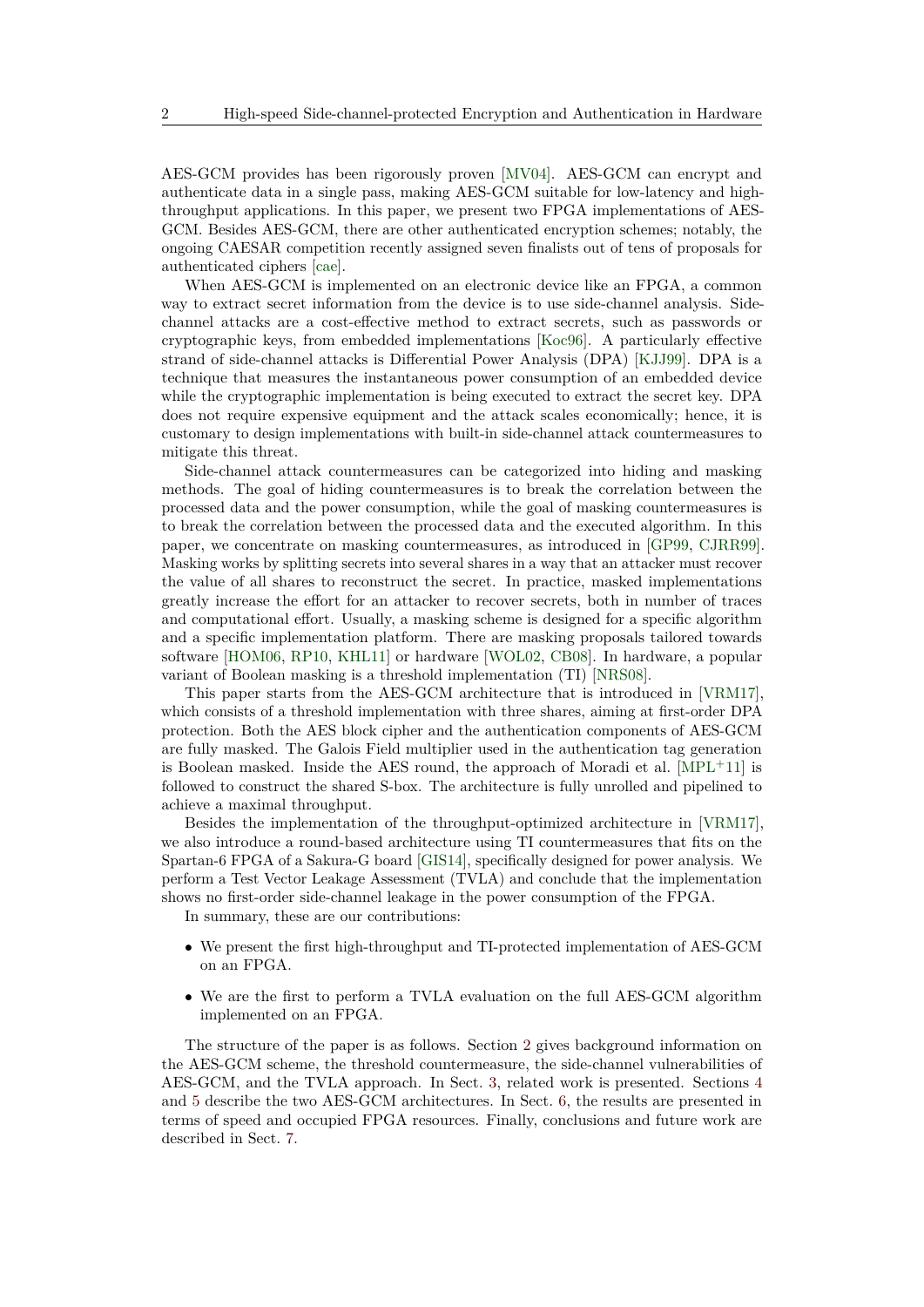### <span id="page-2-0"></span>**2 Background**

### <span id="page-2-2"></span>**2.1 AES-GCM**

Figure [1](#page-2-1) gives a conceptual visualization of GCM. As explained in Sect. [1,](#page-0-0) GCM uses the CTR mode for data confidentiality. The counter is initialized with an initialization vector (IV) and is incremented providing  $Y0$  to  $Yn$ . For every block of plaintext, the value of the counter is encrypted through the block cipher to generate a keystream. The XOR of the keystream with the plaintext generates the ciphertext.

<span id="page-2-1"></span>

**Figure 1:** Conceptual visualisation of GCM

For data authentication, the main operation is a modular multiplication. The first operand of this multiplication is the data authentication key  $H$ . The value  $H$  is constant and is obtained by encrypting an all-zeros input. The second operand of the multiplication is the XOR of the previous multiplication product with an input value that first comes from the authenticated data; these are data that are not encrypted but only protected by the MAC. After each block of authenticated data is processed, each block of ciphertext is XORed with the previous multiplication product and multiplied with *H*. Finally, the result is XORed with the previous multiplication product and multiplied with a 128-bit value, representing the length of the authenticated data and the plaintext. The resulting product of all modular multiplications is XOR-ed with the encrypted value of *Y* 0, which generates the MAC/TAG. To increase the reader's understanding, Figure [2](#page-3-1) gives an overview of the consecutive inputs and outputs of the modular multiplier in GCM.

#### **2.2 Threshold Implementation**

Masking is delicate to implement, both in software and in hardware. One of the practical difficulties when implementing masking in hardware is that the glitching behavior in ASICs as well as FPGAs may weaken the masked hardware implementation, as shown by Mangard et al. [\[MPG05,](#page-12-6) [MPO05\]](#page-13-5). Thus, a plain Boolean masked implementation in hardware must consider the glitching behavior to minimize leakage. Alternatively, Threshold Implementation (TI) is a masking implementation technique that provides security guarantees even when the underlying hardware glitches [\[NRS08\]](#page-13-3).

#### **2.3 Side-channel Vulnerabilities of AES-GCM**

In AES-GCM, both the encryption and the tag generation datapaths must be protected against side-channel attacks. It is straightforward to see that an AES-GCM implementation invoking an unprotected AES as underlying block cipher would result in a design that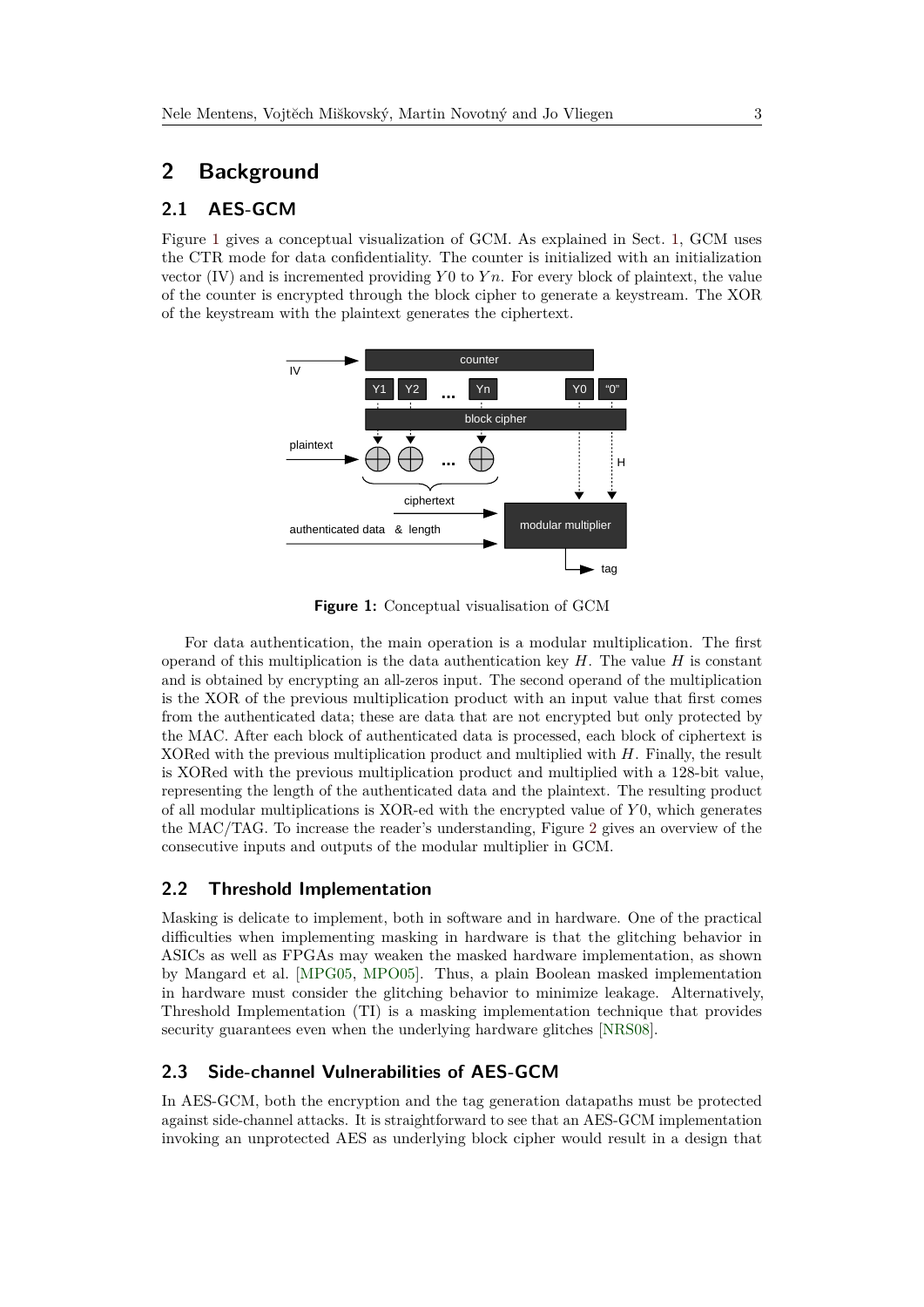<span id="page-3-1"></span>

**Figure 2:** Detailed overview of the inputs and outputs of the modular multiplier in GCM, where  $m-1$  is the number of fully filled authenticated data blocks and  $n-1$  is the number of fully filled ciphertext blocks. The *mth* and *n th* blocks contain the padded data.

is vulnerable against DPA. This DPA attack against the block cipher in CTR mode can recover the secret key, resulting in a loss of confidentiality and authenticity. Note that it is reasonably easy to mount DPA attacks on the CTR mode even if the initial counter value is unknown [\[Jaf07\]](#page-12-7).

DPA attacks against the authentication component of AES-GCM are also possible. Textbook DPA does not apply here if the multiplication in the 128-bit field is performed in a single cycle, because the attacker cannot apply a divide-and-conquer strategy. However, other slightly more sophisticated attacks still apply [\[BFG14,](#page-11-6) [BCF](#page-10-1)<sup>+</sup>15]. The outcome of these attacks is the authentication key *H*. Note that once an adversary learns the authentication key *H*, he can forge new messages after seeing some ciphertexts, by exploiting the fact that the CTR mode is malleable. Hence, it is important to protect the authentication component of AES-GCM against side-channel attacks as well.

### **2.4 Test Vector Leakage Assessment (TVLA)**

To verify the resistance against side-channel analysis, the side-channel leakage needs to be evaluated. Leakage assessment using Welch's t-test was proposed by Goodwill et al. in [\[GGJR](#page-11-7)<sup>+</sup>11] and extended by Schneider and Moradi in [\[SM15\]](#page-13-6). The proposed method uses side-channel traces collected during encryption/decryption performed on data from two different data sets. Usually, one set of fixed data and one set of random data is used (fixed vs. random test). The t-test provides us with the probability that samples of both data sets were drawn from the same population. For each sample point of traces, a so-called t-value is evaluated. If the t-values do not lie between −4*.*5 and 4*.*5 for each sample point, the device fails the test.

### <span id="page-3-0"></span>**3 Related Work**

In 2005, Yang et al. present a throughput-optimized ASIC implementation of AES-GCM in a 0.18  $\mu$ m standard cell library, achieving a throughput of 34 Gbit/s, running at a frequency of 271 MHz [\[YMK05\]](#page-14-1). In 2006, Hodjat et al. concentrate on the optimization of the critical path of the AES cipher through pipelining nin order to maximize the throughput [\[HV06\]](#page-12-8). This results in architectures achieving 30 to 70 Gbit/s in a 0.18 *µ*m standard cell library. In  $[BJM+14, PSJ+16]$  $[BJM+14, PSJ+16]$  $[BJM+14, PSJ+16]$  $[BJM+14, PSJ+16]$ , the authors go one step further by adding pipelining registers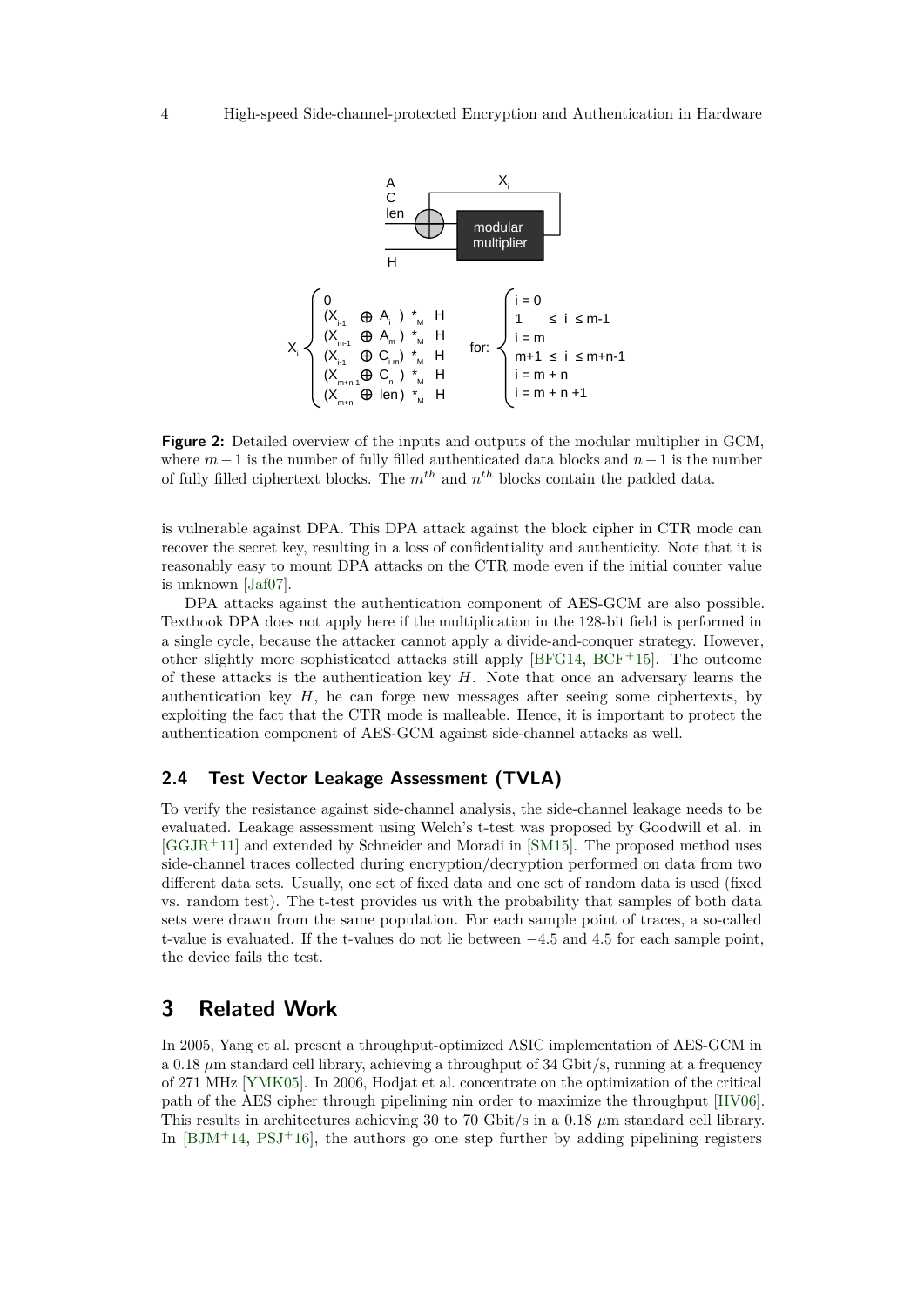in the AES S-boxes. In 2007, Lemsitzer et al. present a pipelined implementation of AES-GCM, optimized for FPGAs [\[LWFB07\]](#page-12-9). Their architecture supports key lengths of 128, 192 and 256 bits. It reaches a throughput of 15.3 Gbit/s on a Virtex-4 FPGA. In the same year, Zhou et al. reach a throughput of 20 Gbit/s by pipelining the AES round and balancing the critical path of the modular multiplier [\[ZMH07\]](#page-14-2). Improved architectures are presented by Zhou et al. in 2009, resulting in a throughput of 31 Gbit/s and 39 Gbit/s on Virtex-4 and Virtex-5 FPGAs, respectively [\[ZMH09\]](#page-14-3). The optimizations are applied to the multiplier architecture, resulting in a shorter critical path. Finally, we mention two FPGA implementations of AES-GCM in a real-world scenario. The first one is presented by Vliegen et al. [\[VKSM16\]](#page-13-8) in 2016; it describes the integration of AES-GCM in an FPGA-based system for the real-time communication of medical video streams. The second one is reported by Martinasek et al. [\[MHS](#page-12-10)<sup>+</sup>18] in 2018. They achieve a throughput of 200 Gbit/s for an implementation of the complete IPsec protocol and present a practical realization based on a commercial 200 Gbit/s network card.

Whereas the aforementioned work concentrates on increasing the throughput, another line of research aims at side-channel security through threshold implementations. In 2011, Moradi et al. present a very compact threshold implementation of AES [\[MPL](#page-12-5)+11]. An improved architecture, resulting in a more compact, threshold-protected AES implementation, is presented by Bilgin et al. in [\[BGN](#page-11-9)<sup>+</sup>14]. All these designs are serialized and do not target high throughput. The work of Diehl et al.  $[DAF^+18]$  $[DAF^+18]$  implements and assesses TI-protected architectures of a number of candidates of the CAESAR competition; a TVLA assessment of the full AES-GCM algorithm with TI protection is not included.

In summary, related work covers high-throughput AES and AES-GCM implementations on the one hand as well as threshold-protected AES implementations on FPGAs and ASICs on the other hand. Our work is the first to implement and evaluate a combination of all these notions. The first part of our work concentrates on the implementation of the full AES-GCM algorithm with both high throughput and side-channel protection as a goal; the resulting architecture is implemented on a high-end Xilinx Virtex-7 device. The second part of our work reduces the occupied resources of the architecture such that it fits on the Spartan-6 FPGA of a Sakura-G board; TVLA is used to assess the side-channel leakage of this implementation.

## <span id="page-4-0"></span>**4 The Proposed Throughput-optimized TI-protected Architecture**

This section describes the first architecture presented in this paper, namely the throughputoptimized and TI-protected architecture. A top-level representation of the implementation is shown in Fig. [3.](#page-4-1) From left to right there is a counter, an AES threshold component, and a threshold-protected modular multiplier (MALU GMS). The components are glued together through registers, XOR gates and a multiplexer. This section discusses the three components and describes how the architecture works.

<span id="page-4-1"></span>

**Figure 3:** The proposed top-level architecture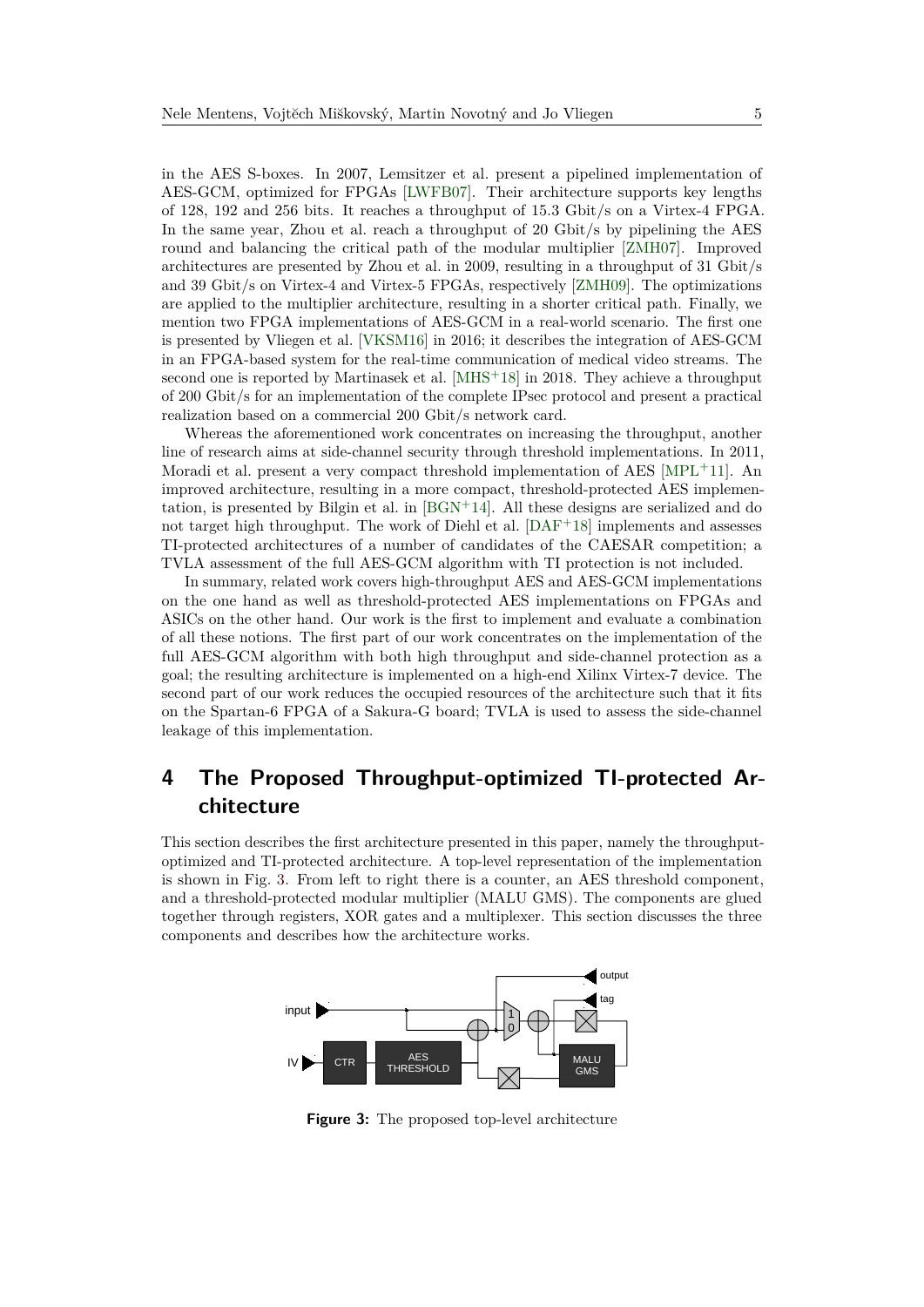<span id="page-5-0"></span>

**Figure 4:** Sequence of operations in our AES-GCM implementation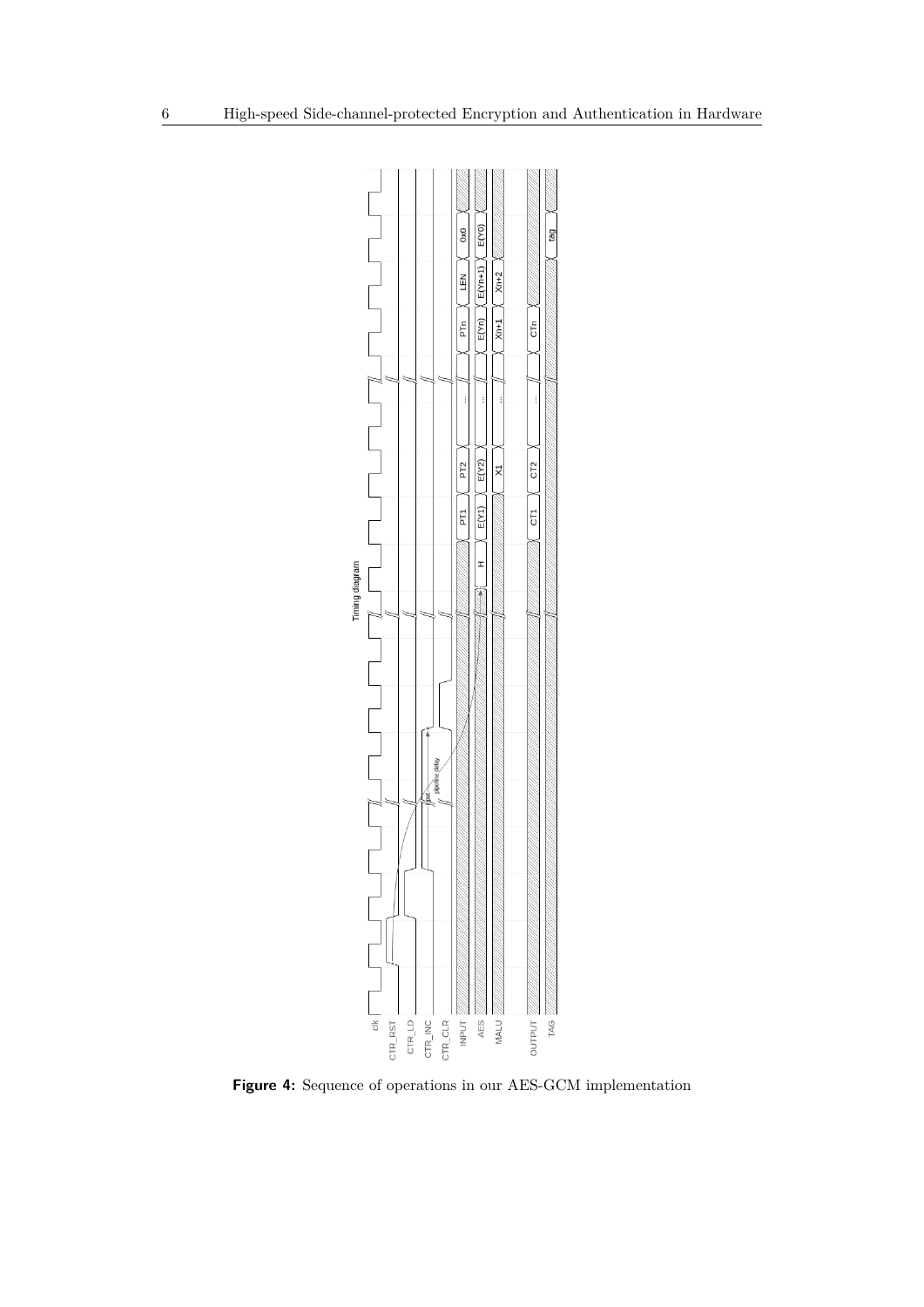Additionally, it is pointed out that for this implementation, padding is not implemented in hardware, but is expected to be done externally. This implies that the length field, required in the final steps of GCM, is to be provided through the input interface.

Figure [4](#page-5-0) shows a timing diagram that is referred to in the description of the components and the top-level functionality. The notation we use for the processed values is explained in Sect. [2.1.](#page-2-2)

### **4.1 Components**

#### **4.1.1 Counter**

The counter is initialized with 128 '0' bits for the calculation of *H* (CTR\_RST in Fig. [4\)](#page-5-0). Subsequently, the counter loads the 96-bit initialization vector (IV). For the sake of simplicity, the case where the length of the IV differs from 96 bits is ignored. Upon loading the IV, it is padded with 0*x*00000002, which loads *Y* 1 into the counter (CTR\_LD in Fig. [4\)](#page-5-0). Next, the counter is incremented every clock cycle for each additional plaintext block (CTR\_INC in Fig. [4\)](#page-5-0). Finally, the counter is loaded with the IV padded with 0*x*00000001, which loads *Y* 0 (CTR CLR in Fig. [4\)](#page-5-0). This comes down to a counter which has two load signals and a reset signal.

The value of *Y* 0 is used only after a complete authenticated encryption is done. Because the first value that is used is *Y* 1 (which is the incremented version of *Y* 0), loading and incrementing the counter takes two clock cycles. This additional clock cycle is not necessary when the second load signal is applied to load *Y* 1.

#### **4.1.2 AES Threshold**

In order to obtain a threshold implementation with three shares, the linear operations in the AES round, namely AddRoundKey, ShiftRows and MixColumns are applied to each of the three shares in parallel. The non-linear operation, i.e. SubBytes, consists of sixteen 8-bit S-box lookups in parallel. A shared implementation of the S-box is achieved by following the approach of Moradi et al. [\[MPL](#page-12-5)<sup>+</sup>11].

Depending on the key width, AES runs a number of cycles. This implementation focuses on a 128-bit key, which results in 10 rounds. These 10 rounds are fully unrolled. The straightforward way of adding pipelining to the architecture would be to insert a register in between each round. However, the threshold implementation of the S-box requires remasking pipelining registers anyway, resulting in a five-stage pipeline, as explained in  $[MPL+11]$  $[MPL+11]$ . Therefore, we do not introduce additional pipelining registers in between the rounds. This leads to a pipeline with 50 stages for the AES Threshold component. Further, every round needs a round key, which is derived from the original 128-bit key. The key schedule component is therefore also unrolled 10 times, with registers at the same positions inside the S-boxes. Once the pipeline is filled, a new 128-bit encryption is calculated every clock cycle. Because the key schedule is also pipelined, it applies the correct round keys to all the data in the pipeline.

#### **4.1.3 MALU GMS**

MALU GMS is the threshold-protected Galois Field multiplier, where MALU stands for Modular Arithmetic Logic Unit, as introduced by Sakiyama et al. in [\[SBM](#page-13-9)<sup>+</sup>06], and GMS refers to the Generalized Masking Scheme proposed by Reparaz et al. in [\[RBG](#page-13-10)+15]. Whereas the architecture described in  $[SBM+06]$  $[SBM+06]$  can be configured to different datapath depths, our throughput-optimized AES-GCM version uses the full depth in order to optimize for speed. Figure [5](#page-7-0) shows the single MALU cell (right) and the fully unrolled and fully combinational 128-bit wide datapath of the MALU (top left).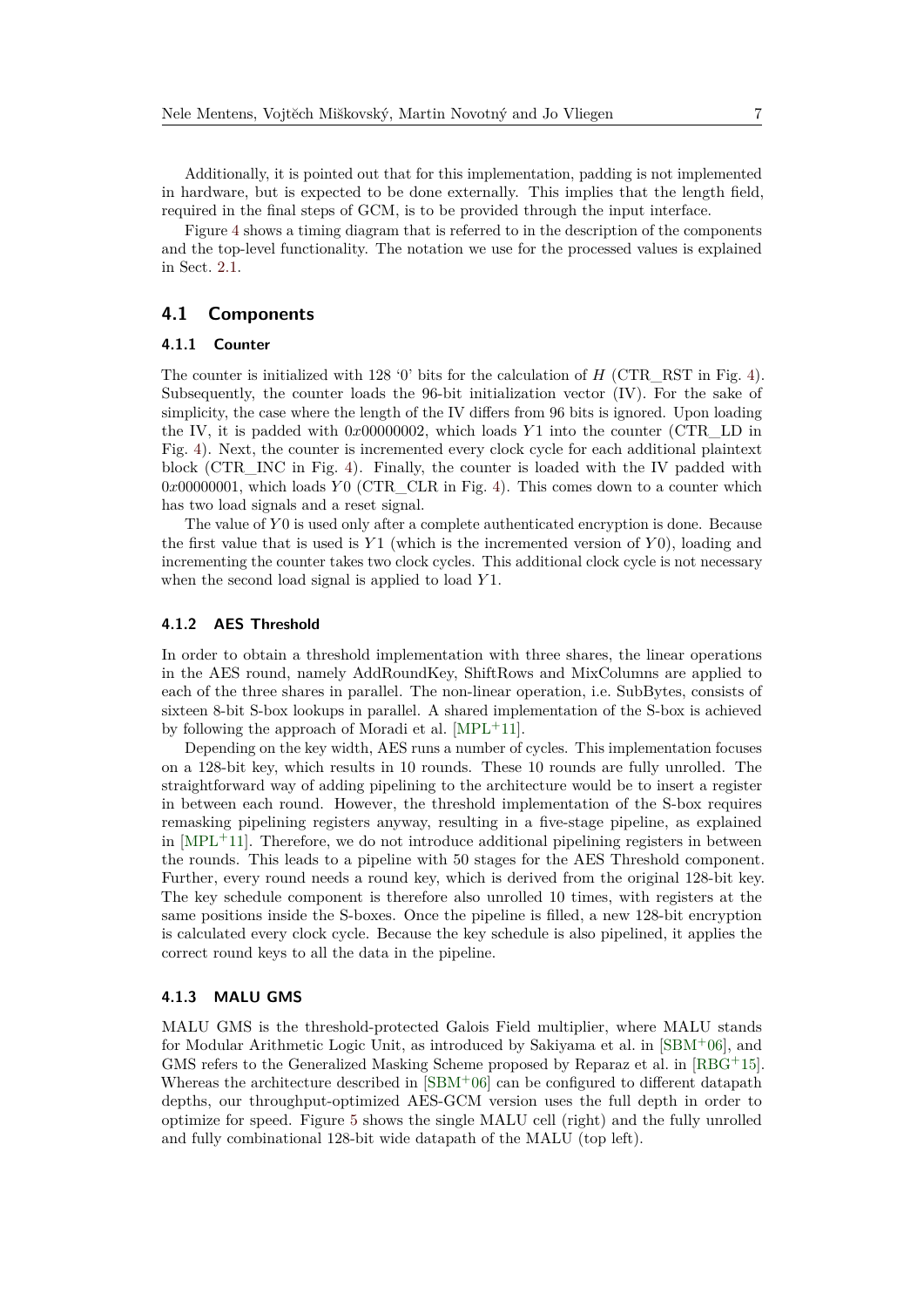<span id="page-7-0"></span>

**Figure 5:** MALU architecture presented in  $SSBM^+06$ , with one MALU cell (right), a fully unrolled 128-bit wide MALU (top left), and a 128-bit wide MALU with a datapath depth of 3 (bottom left).

The MALU GMS multiplier uses three shares for each input and three shares for the output. If the inputs *x* and *y* to the multiplier are shared into  $x_1$ ,  $x_2$ ,  $x_3$  and  $y_1$ ,  $y_2$ ,  $y_3$ , respectively, the shared multiplier first computes a series of cross-products  $x_i \cdot y_j$  and then combines them to compress the number of output shares, as defined in  $[RBG<sup>+</sup>15]$  $[RBG<sup>+</sup>15]$ . This leads to the MALU GMS multiplier architecture shown in Fig. [6,](#page-7-1) where the three shares of the first input  $(x)$ , coming from the XOR gate in Fig. [3,](#page-4-1) are denoted by  $0'$ , 1' and 2'. The three shares of the second input (*y*), coming from the register in Fig. [3,](#page-4-1) are denoted by 0, 1 and 2.

<span id="page-7-1"></span>

**Figure 6:** Architecture of the MALU GMS introduced in [\[RBG](#page-13-10)<sup>+</sup>15].

The fully parallel, pipelined AES architecture outputs 128 bits every clock cycle. Therefore, the MALU GMS needs to compute the multiplication result in one cycle as well, in order to be capable of processing a new 128-bit value in each clock cycle.

We note that the multiplications that involve the authenticated data (as shown in Fig. [1\)](#page-2-1) do not need three shares for both inputs, since the authenticated data are not considered to be secret. Therefore, three unprotected Galois Field multipliers could be used in parallel to process the three shares of the other input. Nevertheless, since we re-use the multiplier for calculations in which both operands are secret, both operands are represented in three shares, where the sharing of the authenticated data consists of adding two all-zero masks.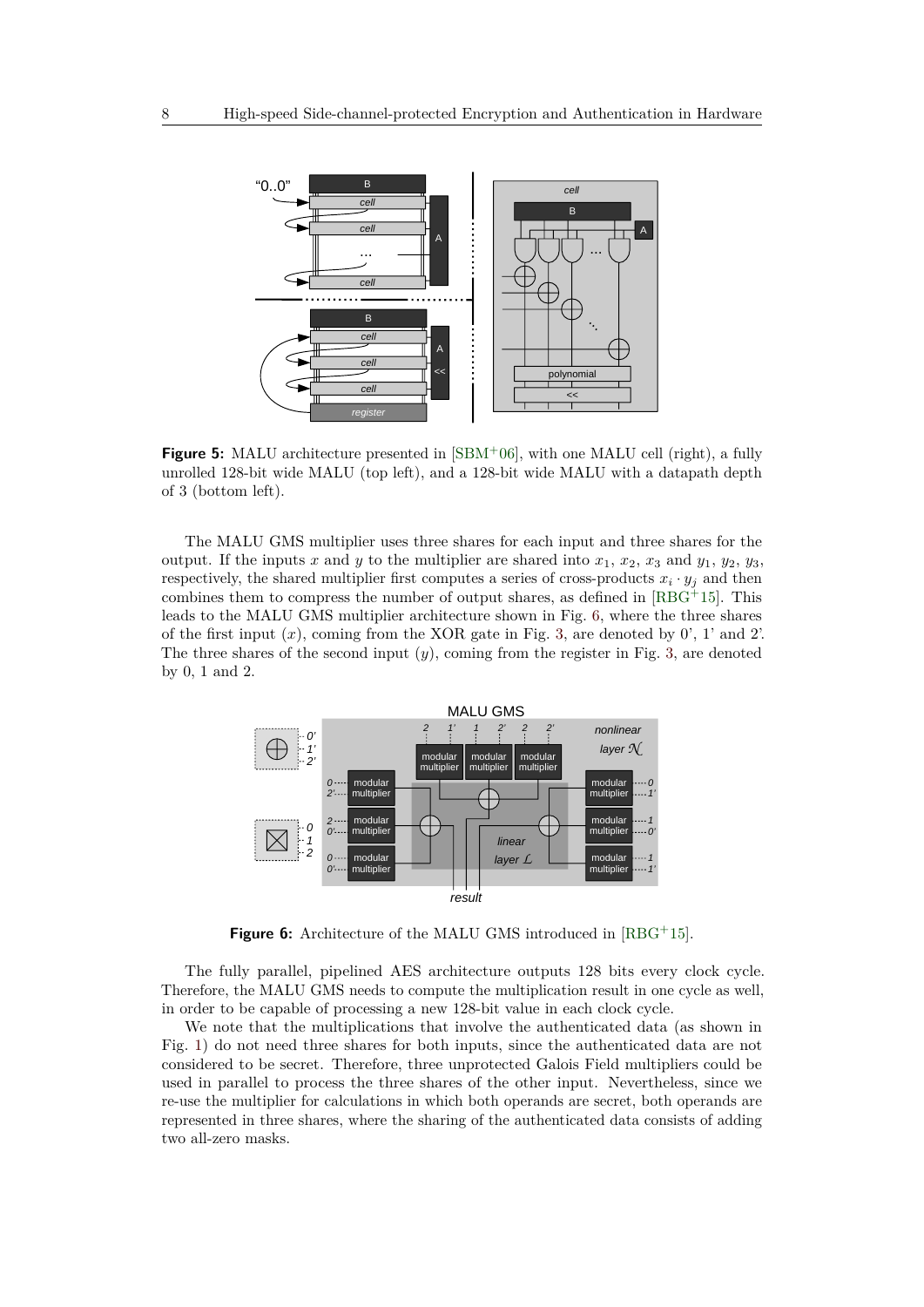#### **4.2 Top-level Functionality**

The underlying CTR mode for the encryption in GCM uses the block cipher as a stream cipher, which generates a block of key bits rather than a single symbol. Because we use a pipelined implementation of the block cipher, the plaintext needs to be fed after the pipeline is filled, i.e. when the first block of key bits is ready. Moreover, one additional clock cycle has to be waited for before applying the plaintext, because of the calculation of *H*.

The authentication code protects every block of authenticated data and every block of ciphertext. Because the CTR mode behaves as a stream cipher, the ciphertext is generated by XORing the plaintext with the keystream. When decrypting, the ciphertext is again XORed with the keystream, resulting in the plaintext.

When using the implementation for encryption, the multiplexer in Fig. [3](#page-4-1) is set to '1' for every block of authenticated data and for the length fields. For every block of plaintext, the multiplexer is set to '1'. When using the implementation for decryption, the multiplexer in Fig. [3](#page-4-1) is set to '0' for every block. Hence, for a dedicated decryption implementation, the multiplexer can be removed.

The latency for the computation of the first block of ciphertext is  $50 + 1 + m$  clock cycles, where 50 is the pipeline depth of the AES Threshold block, one clock cycle is needed for the calculation of *H*, and *m* is the number of blocks of authenticated data. For the computation of the tag, we need to take into account an additional latency of  $n+1+1$ clock cycles, where *n* is the number of plaintext blocks, one clock cycle is needed for the MAC update with the length field, and one clock cycle is needed for the encryption of *Y* 0.

### <span id="page-8-0"></span>**5 The Proposed Iterative TI-protected Architecture**

In order to be able to evaluate the complete TI-protected AES-GCM architecture on the Sakura-G side-channel evaluation board, we reduce the occupied FPGA resources. The following changes are made to the architecture described in Sect. [4:](#page-4-0)

- The AES Threshold block in Fig. [3](#page-4-1) is changed from a fully unrolled architecture with a pipeline depth of 50 stages to an iterative round-based architecture. Five cycles are needed for the computation of one round, since the pipeline depth of the S-box is five. The latency of one AES computation is 50 clock cycles (ten rounds at five cycles per round). Because of the feedback loop in the architecture, a new plaintext can only be applied every 50 clock cycles.
- Since the AES Threshold block only generates a new output every 50 cycles, the MALU GMS does not need to complete the multiplication in one cycle; it can take up to 50 cycles for one multiplication. Therefore, we change the MALU from a fully unrolled architecture (as shown in Fig. [5](#page-7-0) on the top left) to an architecture with a depth of three (as shown in Fig. [5](#page-7-0) on the bottom left). Now it takes  $[128/3] = 43$ cycles for one modular multiplication to complete.

### <span id="page-8-1"></span>**6 Results**

#### **6.1 Implementation Results**

The presented architecture is synthesized and implemented using Xilinx' Vivado Design Suite (v2014.4) on a Xilinx Virtex-7 XC7VX485T FPGA. The results of the relevant related work are presented together with our results in Table [1.](#page-9-0)

Table [1](#page-9-0) shows that the throughput of our throughput-optimized threshold-protected architecture is in the same order of magnitude as the throughput of previously published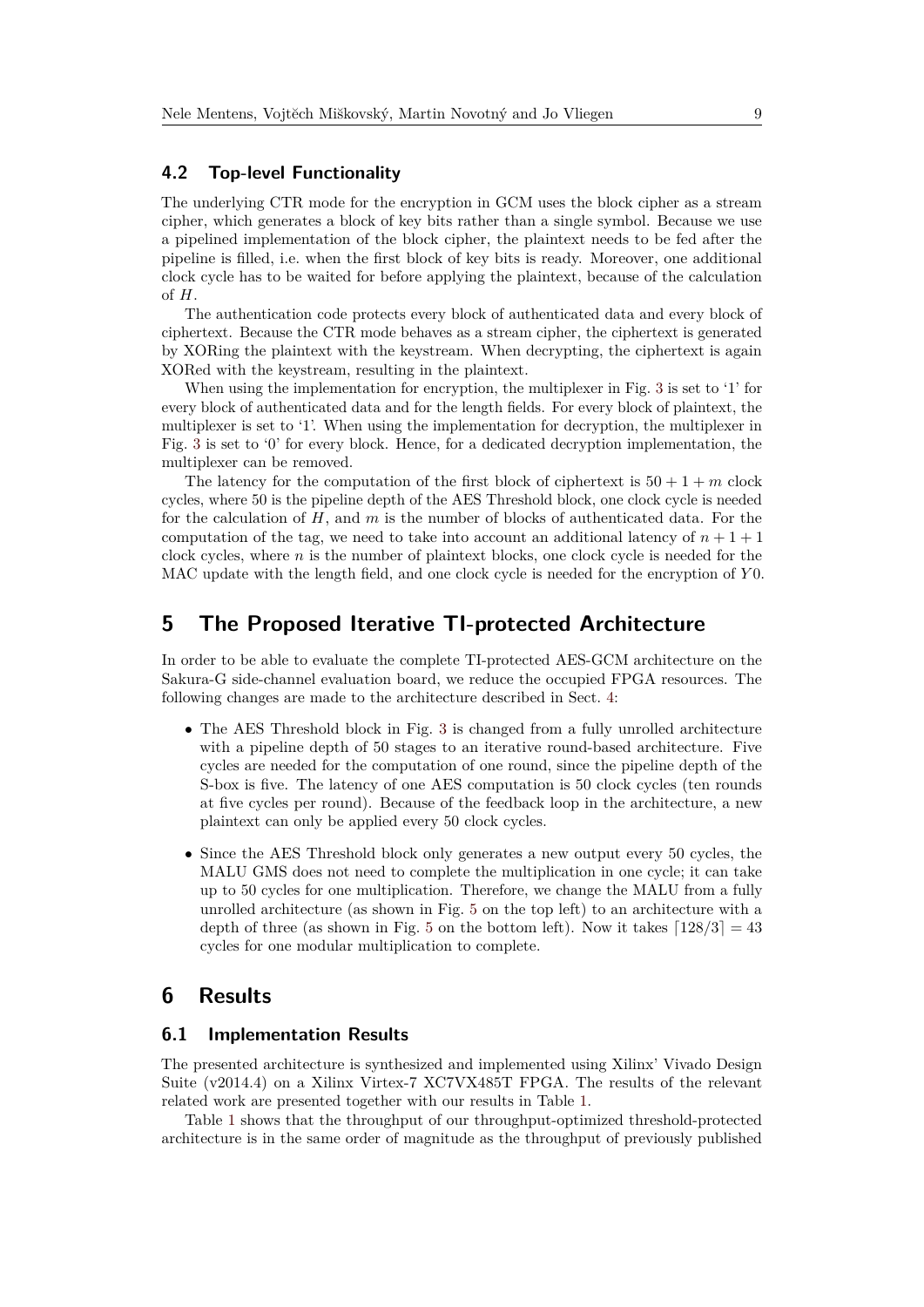<span id="page-9-0"></span>

|                        | FPGA (Xilinx)  | <b>Slices</b> | Slices | BRAM | $f_{max}$ | Throughput | Side-channel    |
|------------------------|----------------|---------------|--------|------|-----------|------------|-----------------|
|                        |                |               | [%]    |      | [MHz]     | [Gbit/s]   | protection      |
| $LWFB07]$ <sup>I</sup> | Virtex-4 FX100 | 27'800        | 66     |      | 120       | 15.3       | ΝA              |
| $(ZMH07]^2$            | Virtex-4 LX40  | 16'378        | 88     |      | 161       | 20.608     | ΝA              |
| $[ZMH09]$ <sup>3</sup> | Virtex-5 LX85  | 4'628         | 36     |      | 324       | 41.47      | NΑ              |
| this <sup>4</sup>      | Virtex-7 X485T | 38'241        | 50     |      | 119       | 15.24      | $1^{st}$ -order |
| $this^5$               | Virtex-7 X485T | 3'433         | 4.5    |      | 278       | 0.188      | $1^{st}$ -order |

**Table 1:** Comparison of AES-GCM implementation results on FPGA

<sup>1</sup> results for the 128-bit version with the highest throughput

2 results for the 128-bit speed-efficient encryption

3 results for the 128-bit highest-throughput encryption

4 results for our 128-bit throughput-optimized TI-protected encryption

5 results for our 128-bit iterative TI-protected encryption

unprotected architectures. This is thanks to the comparable clock frequency that can be achieved for our protected architecture on a high-end Virtex-7 device. In terms of configurable resources, the insertion of TI protection introduces a large overhead. Note that the slices inside a Virtex-4 FPGA contain 4-to-1-bit Lookup Tables (LUTs), while from Virtex-5 onwards, the slices consist of 6-to-2-bit LUTs. Table [1](#page-9-0) shows that the absolute number of slices between the most recent previous work and this work differs in an order of magnitude. Nevertheless, the position of the Virtex-7 X485T device in the Virtex-7 family is similar to the position of the Virtex-5 LX85 device in the Virtex-5 family. With this in mind, it is clear that with the increasing capabilities of FPGAs, developing side-channel robust implementations is becoming relatively affordable.

The throughput of the proposed architecture is 15.24 Gbit/s. If we assume the most strict requirements on the incoming random numbers, all random masks need to be refreshed every clock cycle. For a single AES round (including key expansion) this is 960 bits per clock cycle for the remasking inside the S-boxes. Further, the plaintext and the key need to be shared, which results in 512 random bits per clock cycle. In total, this comes down to 1472 random bits per clock cycle at 8.4 ns per clock cycle. As a result, if we want to achieve a throughput of 15.24 Gbit/s with the most strict requirement of fresh masks in every clock cycle for first-order DPA protection, the pseudorandom number generator needs to provide random masks at a throughput of 175.24 Gbit/s. This is a throughput that is impossible or, assuming many pseudorandom number generators in parallel, highly impractical to achieve on a Virtex-7 FPGA. Therefore, we conclude that we either need to relax the requirements on the freshness of the masks or reduce the throughput of the AES-GCM architecture, with the additional benefit of the possibility to make the architecture smaller in terms of FPGA resources and to adapt the inputs and outputs to a more commonly used 32-bit or 64-bit interface.

The implementation results of our iterative TI-protected implementation show a decrease in the number of slices of a factor 10 compared to our throughput-optimized architecture. The throughput goes down drastically due to the feedback loop in the AES Threshold block and in the MALU GMS. The iterative architecture is suitable to be implemented on the Spartan-6 FPGA of a Sakura-G board.

#### **6.2 Evaluation Results**

The side-channel analysis resistance of the implementation is evaluated on a Sakura-G board. We apply fresh randomness in each cycle for the remasking registers inside the AES Threshold block and for dividing the input values into shares. In our lab measurement setting, the random bits are generated through an on-chip Linear Feedback Shift Register (LFSR). The measurement is done at a clock frequency of 15 MHz. The power traces are collected by a PicoScope 6404D using a sampling period 6.4 ns. A total number of 1,000,000 traces are collected for the evaluation.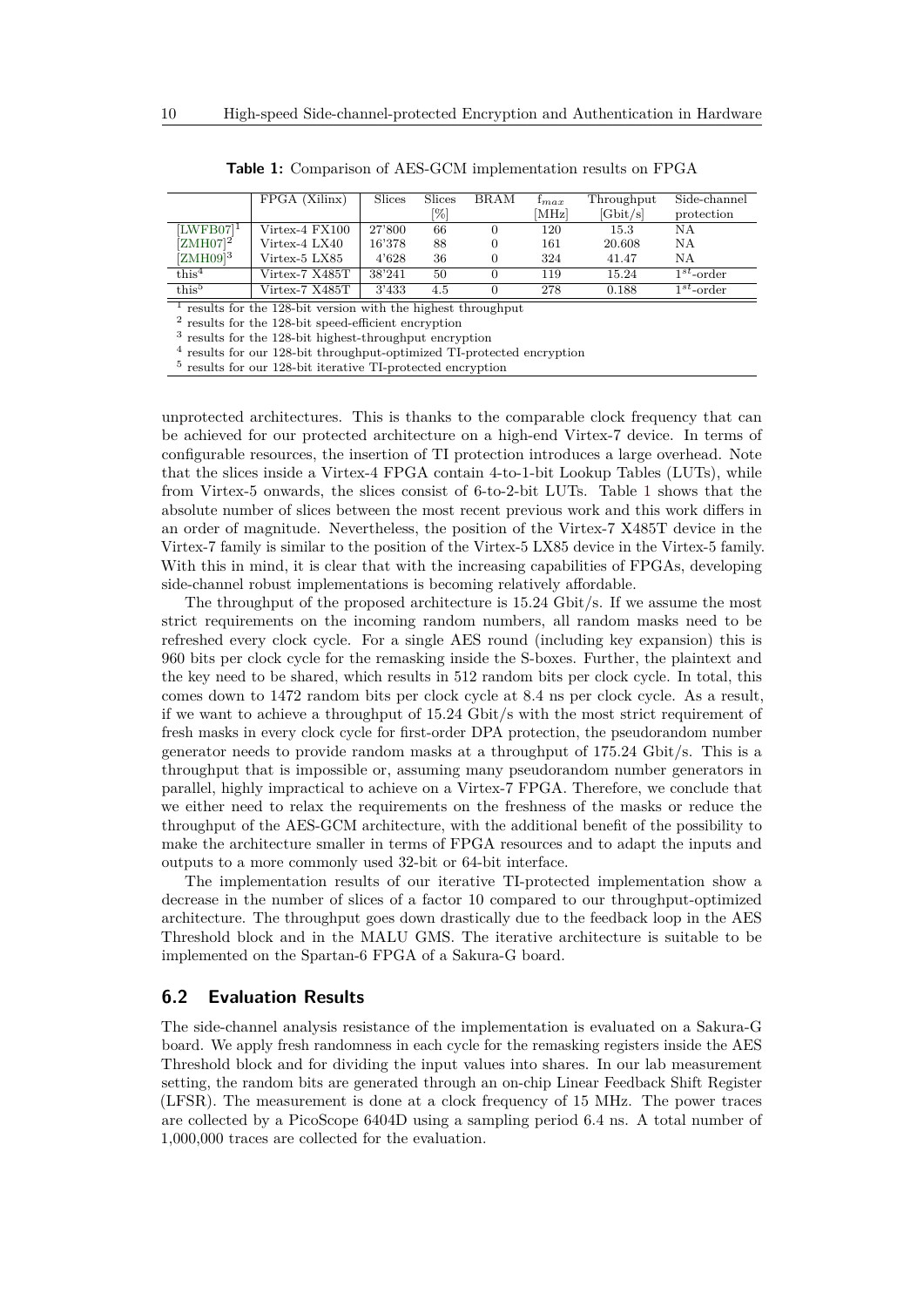The side-channel leakage is evaluated using a first order, non-specific, fixed vs. random Welch's t-test described in [\[SM15\]](#page-13-6). For the fixed data set, all input data (IV, key, authentication data, plaintext) are fixed. For the random data set, the authentication data and the plaintext are random, and the IV and the key are fixed. All shared inputs are reshared before each encryption for both data sets.

<span id="page-10-2"></span>The results of the t-test evaluation are shown in Fig. [7.](#page-10-2) As the t-values for all samples lie within an interval (−4*.*5*,* 4*.*5), we can conclude that there is no first-order leakage discovered by the evaluation.



**Figure 7:** T-values for the whole duration of the AES-GCM computation.

### <span id="page-10-0"></span>**7 Conclusion**

In this paper, we investigate the maximum throughput we can achieve for a thresholdprotected AES-GCM implementation on a Virtex-7 FPGA. We implement a fully parallel, fully unrolled and pipelined architecture of AES in combination with a Galois Field multiplier, using three input shares and three output shares. The architecture results in a throughput of 15.24 Gbit/s at a clock frequency of 119 MHz. In order to evaluate the side-channel attack resistance of the implementation, we reduce the occupied FPGA resources of the architecture by applying an iterative round-based structure. This way, the architecture fits the Spartan-6 FPGA on a Sakura-G board. The Test Vector Leakage Assessment of the implementation shows no first-order power leakage. Our work is the first to introduce a throughput-optimized threshold-protected FPGA implementation of AES-GCM and the first to evaluate the full AES-GCM algorithm with threshold protection on an FPGA.

Future work consists of optimizing both architectures in terms of FPGA resources by building on recent research results showing that it is enough to have a two-share implementation. Further, it is interesting to investigate to which extent the applied random input bits can be reused, as opposed to the conservative approach of providing the implementation with fresh randomness every clock cycle.

### **References**

<span id="page-10-1"></span>[BCF<sup>+</sup>15] Sonia Belaïd, Jean-Sébastien Coron, Pierre-Alain Fouque, Benoît Gérard, Jean-Gabriel Kammerer, and Emmanuel Prouff. Improved side-channel analysis of finite-field multiplication. In Tim Güneysu and Helena Handschuh, editors, *Cryptographic Hardware and Embedded Systems - CHES 2015 - 17th*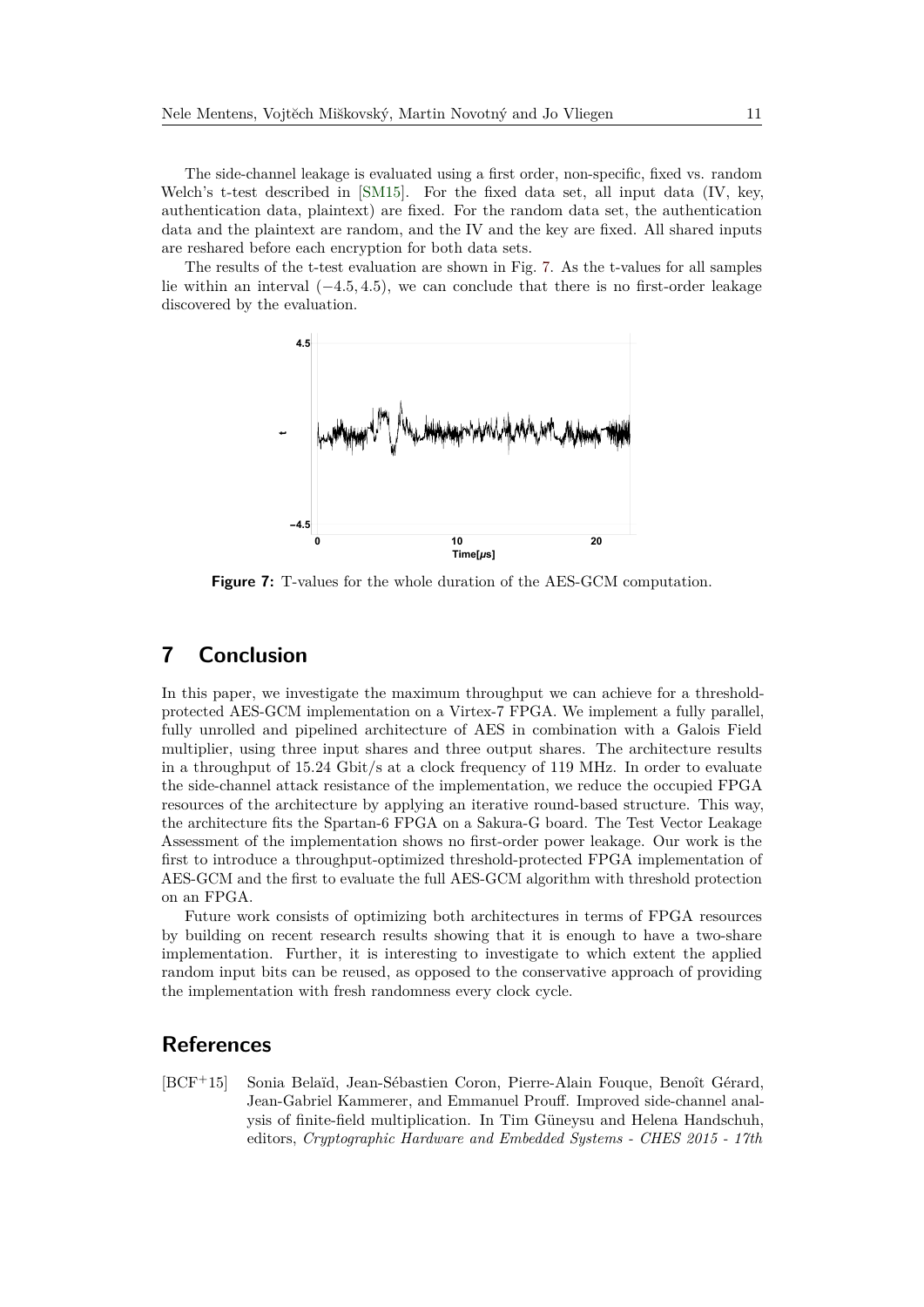*International Workshop*, volume 9293 of *Lecture Notes in Computer Science*, pages 395–415. Springer, 2015.

- <span id="page-11-6"></span>[BFG14] Sonia Belaïd, Pierre-Alain Fouque, and Benoît Gérard. Side-channel analysis of multiplications in GF(2128) - application to AES-GCM. In Palash Sarkar and Tetsu Iwata, editors, *Advances in Cryptology - ASIACRYPT 2014 - 20th International Conference on the Theory and Application of Cryptology and Information Security*, volume 8874 of *Lecture Notes in Computer Science*, pages 306–325. Springer, 2014.
- <span id="page-11-9"></span>[BGN<sup>+</sup>14] Begül Bilgin, Benedikt Gierlichs, Svetla Nikova, Ventzislav Nikov, and Vincent Rijmen. A more efficient AES threshold implementation. In David Pointcheval and Damien Vergnaud, editors, *Progress in Cryptology – AFRICACRYPT 2014: 7th International Conference on Cryptology in Africa*, pages 267–284. Springer, 2014.
- <span id="page-11-8"></span>[BJM<sup>+</sup>14] Lejla Batina, Domagoj Jakobovic, Nele Mentens, Stjepan Picek, Antonio De La Piedra, and Dominik Sisejkovic. S-box pipelining using genetic algorithms for high-throughput aes implementations: How fast can we go? In *International Conference in Cryptology in India*, pages 322–337. Springer, 2014.
- <span id="page-11-1"></span>[cae] CAESAR: Competition for authenticated encryption: Security, applicability, and robustness.
- <span id="page-11-4"></span>[CB08] D. Canright and Lejla Batina. A very compact "perfectly masked" S-box for AES. In Steven M. Bellovin, Rosario Gennaro, Angelos D. Keromytis, and Moti Yung, editors, *Applied Cryptography and Network Security, 6th International Conference, ACNS*, volume 5037 of *Lecture Notes in Computer Science*, pages 446–459, 2008.
- <span id="page-11-3"></span>[CJRR99] Suresh Chari, Charanjit S. Jutla, Josyula R. Rao, and Pankaj Rohatgi. Towards sound approaches to counteract power-analysis attacks. In Michael J. Wiener, editor, *Advances in Cryptology - CRYPTO '99, 19th Annual International Cryptology Conference*, volume 1666 of *Lecture Notes in Computer Science*, pages 398–412. Springer, 1999.
- <span id="page-11-10"></span>[DAF<sup>+</sup>18] William Diehl, Abubakr Abdulgadir, Farnoud Farahmand, Jens-Peter Kaps, and Kris Gaj. Comparison of cost of protection against differential power analysis of selected authenticated ciphers. In *International Symposium on Hardware Oriented Security and Trust (HOST)*, pages 147–152. IEEE, 2018.
- <span id="page-11-0"></span>[DR02] Joan Daemen and Vincent Rijmen. *The Design of Rijndael*. Springer-Verlag, 2002.
- <span id="page-11-7"></span>[GGJR<sup>+</sup>11] Benjamin Jun Gilbert Goodwill, Josh Jaffe, Pankaj Rohatgi, et al. A testing methodology for side-channel resistance validation. In *NIST non-invasive attack testing workshop*, volume 7, pages 115–136, 2011.
- <span id="page-11-5"></span>[GIS14] Hendra Guntur, Jun Ishii, and Akashi Satoh. Side-channel attack user reference architecture board SAKURA-G. In *Global Conference on Consumer Electronics (GCCE)*, pages 271–274. IEEE, 2014.
- <span id="page-11-2"></span>[GP99] Louis Goubin and Jacques Patarin. DES and differential power analysis (the "duplication" method). In Çetin Kaya Koç and Christof Paar, editors, *Cryptographic Hardware and Embedded Systems, First International Workshop, CHES'99*, volume 1717 of *Lecture Notes in Computer Science*, pages 158–172. Springer, 1999.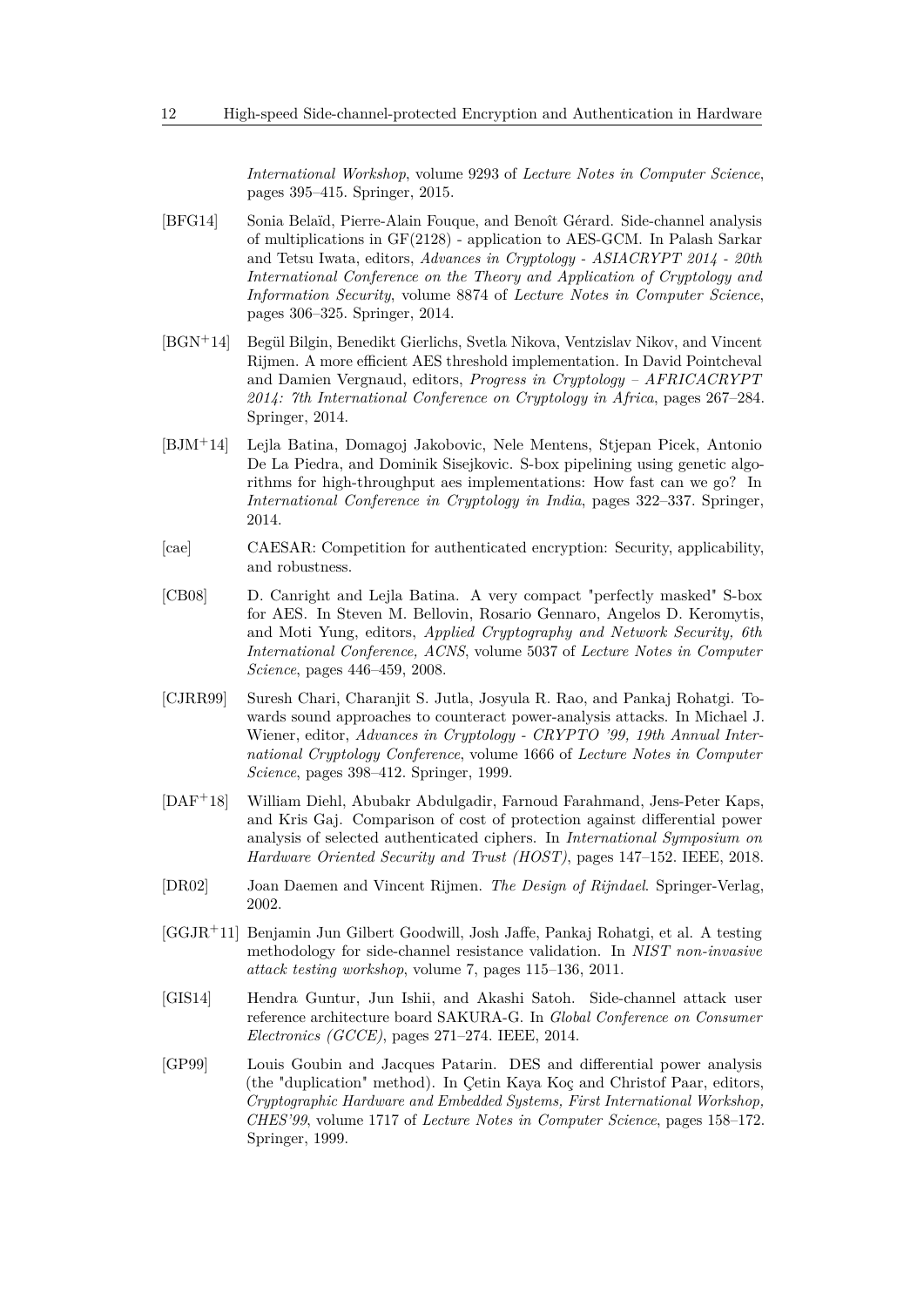- <span id="page-12-3"></span>[HOM06] Christoph Herbst, Elisabeth Oswald, and Stefan Mangard. An AES smart card implementation resistant to power analysis attacks. In Jianying Zhou, Moti Yung, and Feng Bao, editors, *Applied Cryptography and Network Security, 4th International Conference, ACNS*, volume 3989 of *Lecture Notes in Computer Science*, pages 239–252, 2006.
- <span id="page-12-8"></span>[HV06] Alireza Hodjat and Ingrid Verbauwhede. Area-throughput trade-offs for fully pipelined 30 to 70 gbits/s AES processors. *IEEE Transactions on Computers*, 55(4):366–372, 2006.
- <span id="page-12-7"></span>[Jaf07] Joshua Jaffe. A first-order DPA attack against AES in counter mode with unknown initial counter. In Pascal Paillier and Ingrid Verbauwhede, editors, *Cryptographic Hardware and Embedded Systems - CHES 2007, 9th International Workshop*, volume 4727 of *Lecture Notes in Computer Science*, pages 1–13. Springer, 2007.
- <span id="page-12-4"></span>[KHL11] HeeSeok Kim, Seokhie Hong, and Jongin Lim. A fast and provably secure higher-order masking of AES S-box. In Bart Preneel and Tsuyoshi Takagi, editors, *Cryptographic Hardware and Embedded Systems - CHES 2011 - 13th International Workshop*, volume 6917 of *Lecture Notes in Computer Science*, pages 95–107. Springer, 2011.
- <span id="page-12-2"></span>[KJJ99] Paul C. Kocher, Joshua Jaffe, and Benjamin Jun. Differential power analysis. In Michael J. Wiener, editor, *Advances in Cryptology - CRYPTO '99, 19th Annual International Cryptology Conference*, volume 1666 of *Lecture Notes in Computer Science*, pages 388–397. Springer, 1999.
- <span id="page-12-1"></span>[Koc96] Paul C. Kocher. Timing attacks on implementations of diffie-hellman, rsa, dss, and other systems. In *Advances in Cryptology - CRYPTO '96, 16th Annual International Cryptology Conference*, pages 104–113, 1996.
- <span id="page-12-9"></span>[LWFB07] Stefan Lemsitzer, Johannes Wolkerstorfer, Norbert Felber, and Matthias Braendli. Multi-gigabit GCM-AES Architecture Optimized for FPGAs. In Pascal Paillier and Ingrid Verbauwhede, editors, *Cryptographic Hardware and Embedded Systems - CHES 2007: 9th International Workshop*, pages 227–238. Springer, 2007.
- <span id="page-12-0"></span>[LWR00] Helger Lipmaa, David Wagner, and Phillip Rogaway. Comments to NIST concerning AES modes of operation: CTR-mode encryption, 2000.
- <span id="page-12-10"></span>[MHS<sup>+</sup>18] Zdenek Martinasek, Jan Hajny, David Smekal, Lukas Malina, Denis Matousek, Michal Kekely, and Nele Mentens. 200 Gbps hardware accelerated encryption system for FPGA network cards. In *Workshop on Attacks and Solutions in Hardware Security (ASHES)*, pages 11–17. ACM, 2018.
- <span id="page-12-6"></span>[MPG05] Stefan Mangard, Thomas Popp, and Berndt M. Gammel. Side-channel leakage of masked CMOS gates. In Alfred Menezes, editor, *Topics in Cryptology - CT-RSA 2005, The Cryptographers' Track at the RSA Conference 2005*, volume 3376 of *Lecture Notes in Computer Science*, pages 351–365. Springer, 2005.
- <span id="page-12-5"></span>[MPL<sup>+</sup>11] Amir Moradi, Axel Poschmann, San Ling, Christof Paar, and Huaxiong Wang. Pushing the limits: A very compact and a threshold implementation of AES. In Kenneth G. Paterson, editor, *Advances in Cryptology – EUROCRYPT 2011: 30th Annual International Conference on the Theory and Applications of Cryptographic Techniques*, pages 69–88. Springer, 2011.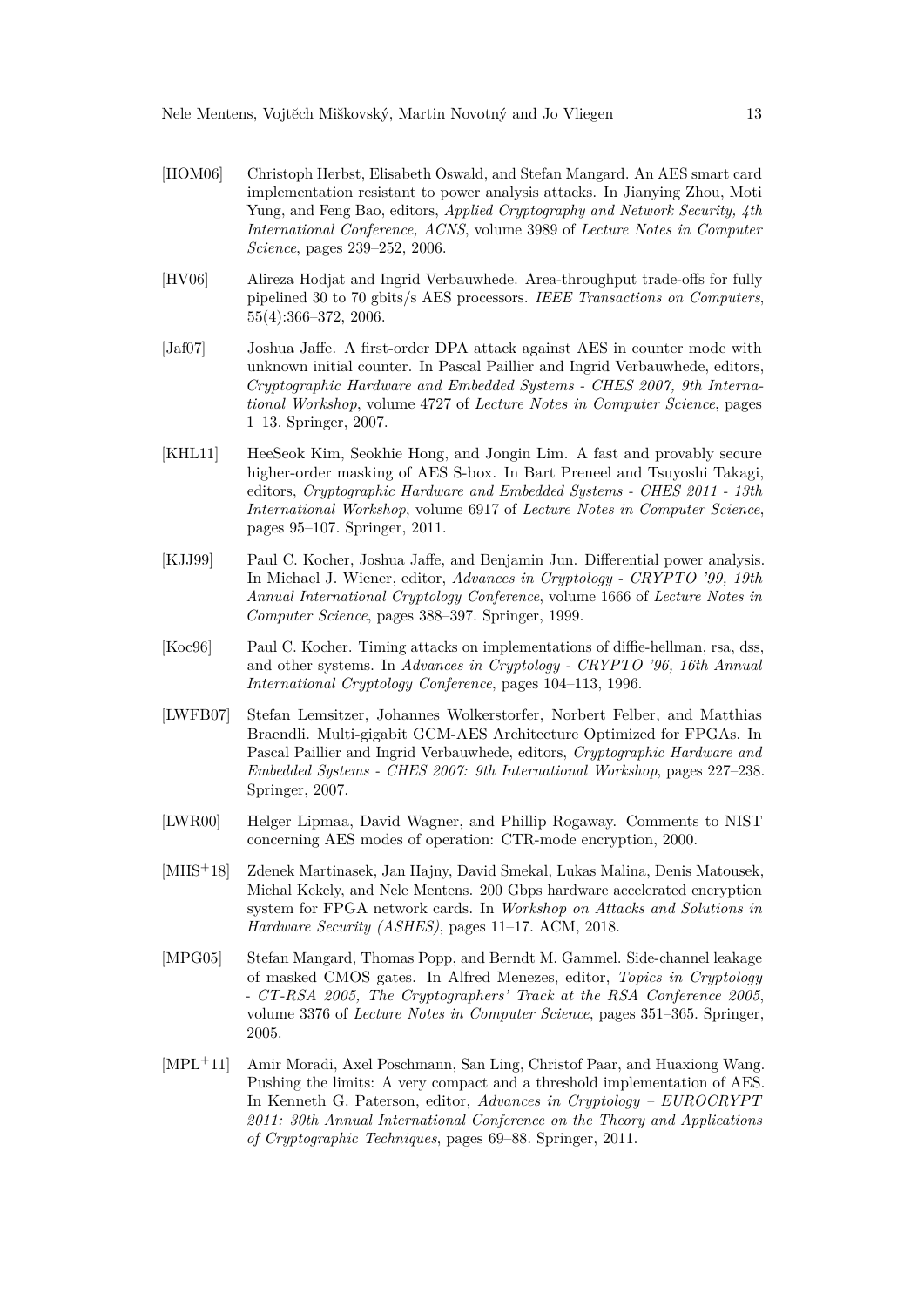- <span id="page-13-5"></span>[MPO05] Stefan Mangard, Norbert Pramstaller, and Elisabeth Oswald. Successfully attacking masked AES hardware implementations. In Josyula R. Rao and Berk Sunar, editors, *Cryptographic Hardware and Embedded Systems - CHES 2005, 7th International Workshop*, volume 3659 of *Lecture Notes in Computer Science*, pages 157–171. Springer, 2005.
- <span id="page-13-1"></span>[MV04] David A. McGrew and John Viega. The security and performance of the galois/counter mode (GCM) of operation. In Anne Canteaut and Kapalee Viswanathan, editors, *Progress in Cryptology - INDOCRYPT, 5th International Conference on Cryptology in India*, volume 3348 of *Lecture Notes in Computer Science*, pages 343–355. Springer, 2004.
- <span id="page-13-0"></span>[NIS07] NIST. Recommendation for Block Cipher Modes of Operation: Galois Counter Mode (GCM) and GMAC (SP800-38D ), 2007.
- <span id="page-13-3"></span>[NRS08] Svetla Nikova, Vincent Rijmen, and Martin Schläffer. Secure hardware implementation of non-linear functions in the presence of glitches. In Pil Joong Lee and Jung Hee Cheon, editors, *Information Security and Cryptology - ICISC, 11th International Conference*, volume 5461 of *Lecture Notes in Computer Science*, pages 218–234. Springer, 2008.
- <span id="page-13-7"></span>[PSJ<sup>+</sup>16] Stjepan Picek, Dominik Sisejkovic, Domagoj Jakobovic, Lejla Batina, Bohan Yang, Danilo Sijacic, and Nele Mentens. Extreme pipelining towards the best area-performance trade-off in hardware. In *International Conference on Cryptology in Africa*, pages 147–166. Springer, 2016.
- <span id="page-13-10"></span>[RBG<sup>+</sup>15] Oscar Reparaz, Begul Bilgin, Benedikt Gierlichs, Svetla Nikova, and Ingrid Verbauwhede. Consolidating Masking Schemes. In Rosario Gennaro and Matthew J. B. Robshaw, editors, *Advances in Cryptology - CRYPTO 2015*, volume 9215 of *Lecture Notes in Computer Science*, pages 764–783. Springer, 2015.
- <span id="page-13-2"></span>[RP10] Matthieu Rivain and Emmanuel Prouff. Provably secure higher-order masking of AES. In Stefan Mangard and François-Xavier Standaert, editors, *Cryptographic Hardware and Embedded Systems, CHES 2010, 12th International Workshop*, volume 6225 of *Lecture Notes in Computer Science*, pages 413–427. Springer, 2010.
- <span id="page-13-9"></span>[SBM<sup>+</sup>06] Kazuo Sakiyama, Lejla Batina, Nele Mentens, Bart Preneel, and Ingrid Verbauwhede. Small-footprint ALU for public-key processors for pervasive security. In *Workshop on RFID Security 2006*, Lecture Notes in Computer Science, page 12. Springer, 2006.
- <span id="page-13-6"></span>[SM15] Tobias Schneider and Amir Moradi. Leakage assessment methodology. In *International Workshop on Cryptographic Hardware and Embedded Systems*, pages 495–513. Springer, 2015.
- <span id="page-13-8"></span>[VKSM16] Jo Vliegen, Bob Koninckx, Dave Singelée, and Nele Mentens. Real-time encryption and authentication of medical video streams on FPGA. TRUDEVICE'16 conference report, 2016.
- <span id="page-13-4"></span>[VRM17] Jo Vliegen, Oscar Reparaz, and Nele Mentens. Maximizing the throughput of threshold-protected AES-GCM implementations on FPGA. In *Verification and Security Workshop (IVSW)*, pages 140–145. IEEE, 2017.